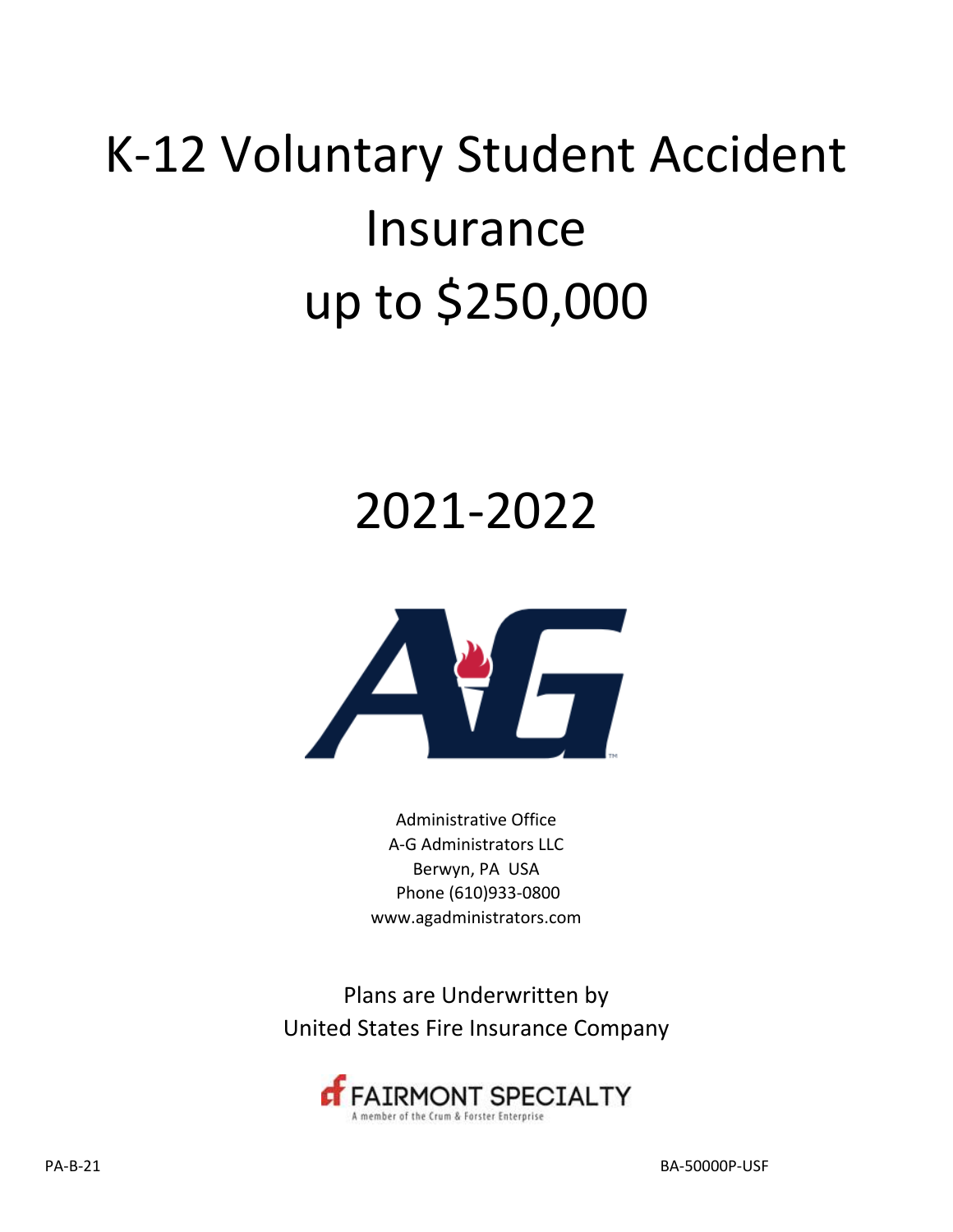### *K‐12 Accident Insurance*

#### **Unexpected Accidents Can Happen**

This brochure explains how you can help guard against certain unexpected events. Our plans are designed to help supplement any insurance you have by satisfying deductibles or co‐insurance requirements, or limiting the possible financial impacts of an injury if you have no other insurance. Remember that the more active your child is, the more valuable this coverage can be.

### *Choose Your Coverage Plan*

**24‐Hour Coverage (Accident Only)** – This plan provides around the clock coverage to your child 24‐ hours a day, while he or she is in school, at home or away. Coverage is provided from the effective date of the insured student's coverage for which premium has been received by A‐G to the opening of the next school term. **Excludes all interscholastic sports.** (\$90.00)

**School Time Coverage (Accident Only)** – This plan provides coverage to your child while he or she is on school premises, during school hours/days, attending school sponsored and supervised activities including travel directly without interruption between the student's residence and school/activity with transportation furnished by the school. Coverage is provided from the effective date of the insured student's coverage for which premium has been received by A‐G to the end of the regular school term. **Excludes all interscholastic sports.** (\$22.50)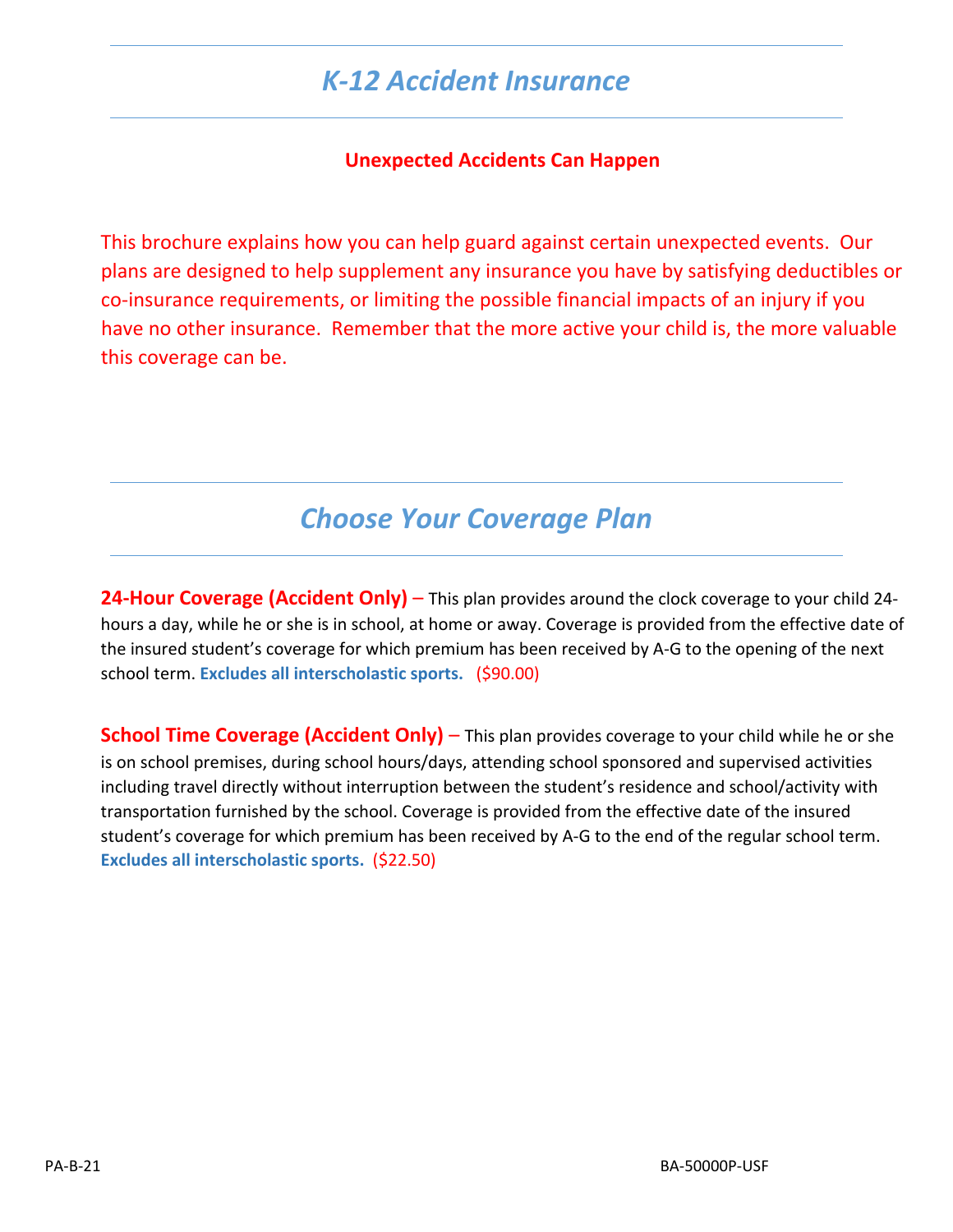### *Description of Benefits*

| <b>Benefit</b>                                                                                                                             | 24 Hour<br><b>Coverage/School Time</b>    |
|--------------------------------------------------------------------------------------------------------------------------------------------|-------------------------------------------|
|                                                                                                                                            | Coverage                                  |
| Benefits provided for all enrolled students of the Policyholder excluding interscholastic sports for whom premium is paid.                 |                                           |
| <b>Maximum Benefit:</b>                                                                                                                    | \$250,000; \$15,000 payable as shown      |
|                                                                                                                                            | below, excess of \$15,000 payable at 100% |
|                                                                                                                                            | Usual, Reasonable and Customary Charges   |
| Deductible:                                                                                                                                | \$0                                       |
| <b>Benefit Period:</b>                                                                                                                     | 52 Weeks                                  |
| <b>Hospital Services</b>                                                                                                                   |                                           |
| Daily Room & Board: Semi Private Room                                                                                                      | \$300 per day                             |
| Miscellaneous Hospital Services: During hospital confinement                                                                               | \$3,000                                   |
| Intensive Care: When confined to a Hospital Intensive Care Unit                                                                            | \$700 per day, not to exceed 10 days      |
| Emergency Room Charges: When hospital confinement is not required                                                                          | \$400 Maximum                             |
| Emergency Room Charges: If out-patient surgery is required, the maximum is                                                                 |                                           |
| increased to (The benefits are payable in addition to the X-rays and surgeon's                                                             | \$1,500 Maximum                           |
| services shown below.)                                                                                                                     |                                           |
| <b>Physician Services</b>                                                                                                                  |                                           |
| Surgery: including pre- and post-operative care*                                                                                           | \$170 Unit Value                          |
| Anesthesia:                                                                                                                                | 40% of the Surgery Benefit Paid           |
| <b>Assistant Surgeon:</b>                                                                                                                  | 40% of the Surgery Benefit Paid           |
| Doctor's Visit: other than for Physiotherapy or similar treatment not payable in                                                           | <b>100% UCR</b>                           |
| addition to Surgery Benefit                                                                                                                |                                           |
| Non-Surgical doctor's charges in the emergency room<br><b>Second Surgical Opinion, Consultation and Specialists</b>                        | \$70 per visit<br>\$150 aggregate benefit |
| <b>Laboratory and X-Ray Services</b>                                                                                                       |                                           |
| (Other than Dental and including fee for interpretation and/or reading of X-rays.)*                                                        | \$20 Unit Value                           |
| Lab and X-Ray: (when no fracture is demonstrated)                                                                                          | \$400 Maximum                             |
| <b>Additional Services</b>                                                                                                                 |                                           |
| Physiotherapy or similar treatment: including Diatherm, Ultrasonic, Microtherm,                                                            | \$50/Treatment                            |
| Manipulation, Massage and Heat                                                                                                             | Maximum of \$500                          |
| <b>Registered Nurse:</b>                                                                                                                   | <b>100% UCR</b>                           |
| <b>Ambulance Transportation: (Ground Only)</b>                                                                                             | \$300 Maximum                             |
| Orthopedic Appliances: When ordered by attending physician                                                                                 | \$500 Maximum                             |
| Out-Patient Drugs and Medication: Administered in Doctor's office or by                                                                    | <b>100% UCR</b>                           |
| prescription                                                                                                                               |                                           |
| Dental (including X-rays): For treatment, repair or replacement of each injured<br>tooth which was sound and natural at the time of injury | \$200 per tooth                           |
| Eyeglasses, Contact Lenses: Replacement of broken glasses and/or frames, contact                                                           |                                           |
| lenses, resulting from a covered injury                                                                                                    | \$100 maximum                             |
|                                                                                                                                            |                                           |
| <b>Accidental Death Benefit</b>                                                                                                            | \$2,500                                   |
| <b>Accidental Dismemberment, Loss of Sight</b>                                                                                             | \$20,000                                  |
| * In accordance with the 1974 Revised California Relative Values Studies, 5 <sup>th</sup> Addition, using a conversation factor.           |                                           |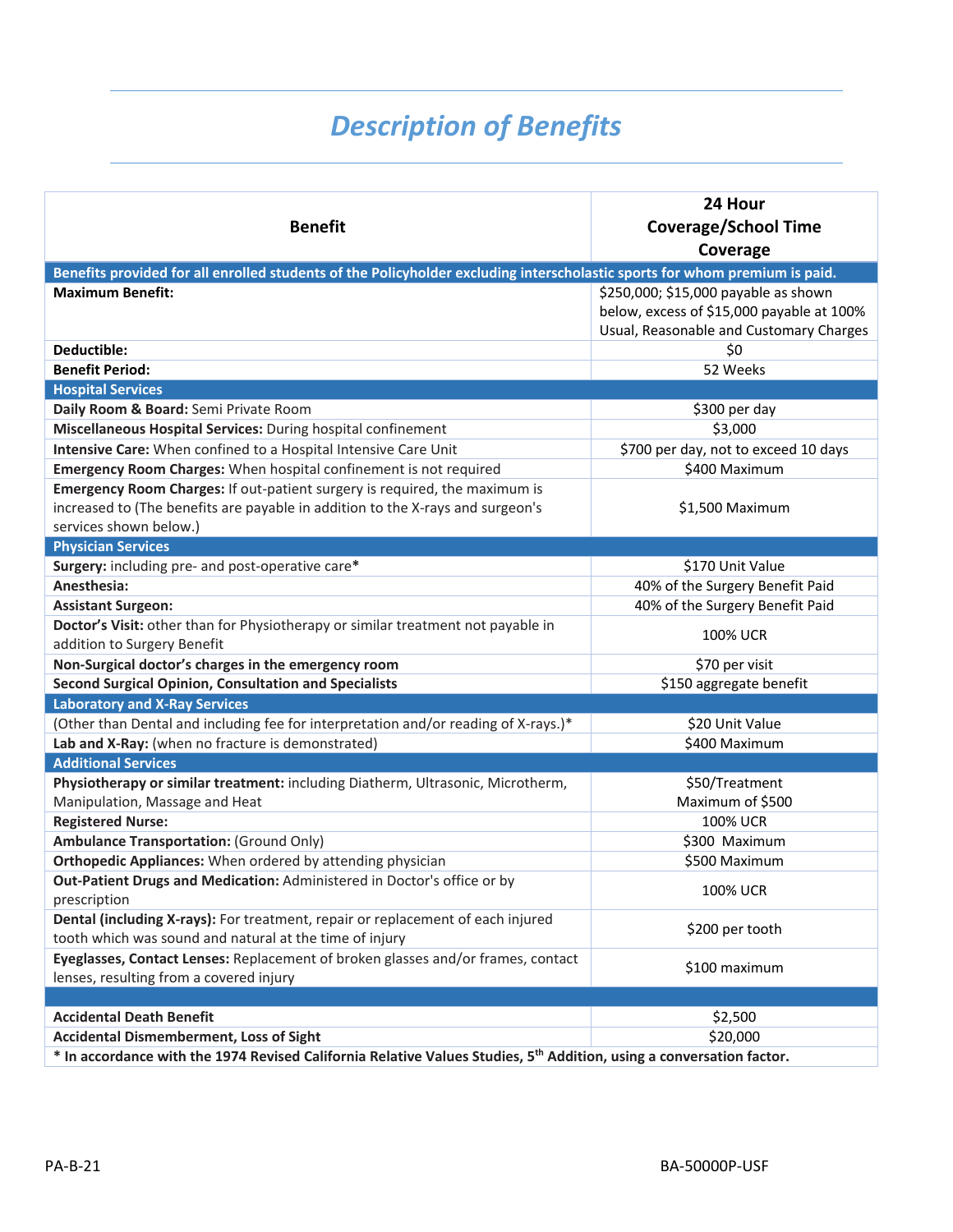### *Policy Exclusions*

#### **Benefits will not be paid for a Covered Person's loss which:**

- (1) Is caused by or results from the Covered Person's own:
	- (a) Intentionally self‐inflicted Injury, suicide or any attempt thereat. (In Missouri this applies only while sane.);
	- (b) Voluntary self‐administration of any drug or chemical substance not prescribed by, and taken according to the directions of, a doctor (Accidental ingestion of a poisonous substance is not excluded.);
	- (c) Commission or attempt to commit a felony;
	- (d) Participation in a riot or insurrection;
	- (e) Driving under the influence of a controlled substance unless administered on the advice of a doctor; or
	- (f) Driving while Intoxicated. "Intoxicated" will have the meaning determined by the laws in the jurisdiction of the geographical area where the loss occurs;
- (2) Is caused by or results from:
	- (a) Declared or undeclared war or act of war;
	- (b) An Accident which occurs while the Covered Person is on active duty service in any Armed Forces. (Reserve or National Guard active duty for training is not excluded unless it extends beyond 31 days.);
	- (c) Aviation, except as specifically provided in this Certificate;
	- (d) Sickness, disease, bodily or mental infirmity or medical or surgical treatment thereof, bacterial or viral infection, regardless of how contracted. This does not include bacterial infection that is the natural and foreseeable result of an accidental external bodily injury or accidental food poisoning.
	- (e) Nuclear reaction or the release of nuclear energy. However, this exclusion will not apply if the loss is sustained within 180 days of the initial incident and:
		- (i) The loss was caused by fire, heat, explosion or other physical trauma which was a result of the release of nuclear energy; and
		- (ii) The Covered Person was within a 25‐mile radius of the site of the release either:
			- 1) At the time of the release; or
			- 1) Within 24 hours of the start of the release.

#### **Benefits will not be paid for:**

- 1. Normal health check ups
- 2. Dental care or treatment other than care of sound, natural teeth and gums required on account of Injury resulting from an Accident while the Covered Person is covered under this Certificate, and rendered within 6 months of the Accident;
- 3. Services or treatment rendered by a doctor, nurse or any other person who is:
	- a. Employed or retained by the Certificateholder; or
	- b. Who is the Covered Person or a member of his immediate family;
- 4. Charges which:
	- a. The Covered Person would not have to pay if he did not have insurance; or
	- b. Are in excess of Usual, Reasonable and Customary charges.
- 5. An Injury that is caused by flight in:
	- a. An aircraft, except as a fare‐paying passenger;
	- b. A space craft or any craft designed for navigation above or beyond the earth's atmosphere; or
	- c. An ultra light, hang‐gliding, parachuting or bungi‐cord jumping;
- 6. Travel in or upon:
	- a. A snowmobile;
	- b. Any two or three wheeled motor vehicle;
	- c. Any off‐road motorized vehicle not requiring licensing as a motor vehicle;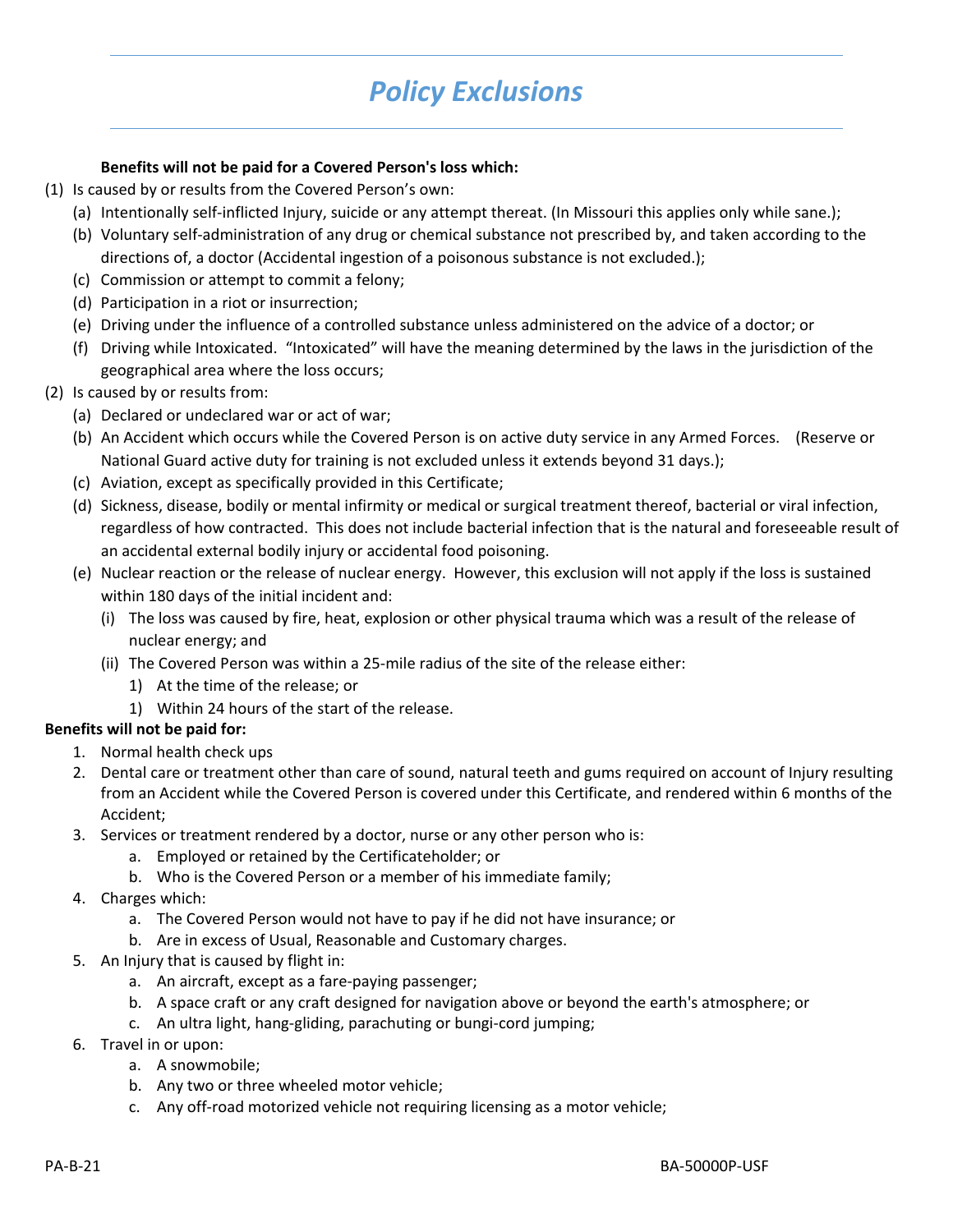- 7. Any Accident where the Covered Person is the operator of a motor vehicle and does not possess a current and valid motor vehicle operator's license;
- 8. That part of medical expense payable by any automobile insurance policy without regard to fault. (Does not apply in any state where prohibited);
- 9. Injury that is: a. The result of the Covered Person being Intoxicated. ("Intoxicated" will have the meaning determined by the laws in the jurisdiction of the geographical area where the loss occurs); or
	- a. Caused by any narcotic, drug, poison, gas or fumes voluntarily taken, administered, absorbed or inhaled, unless prescribed by a doctor;
- 10. Any sickness, except infection which occurs directly from an Accidental cut or wound or diagnostic tests or treatment, or ingestion of contaminated food;
- 11. An Injury resulting from participation in or practice for non‐School sponsored skiing, ice hockey, lacrosse, soccer or football;
- 12. Practice or play in any sports activity, including travel to and from the activity and practice, unless specifically provided for in this Certificate;
- 13. Expenses to the extent that they are paid or payable under other valid and collectible group insurance or medical prepayment plan;
- 14. Blood or Blood plasma, except for charges by a Hospital for the processing or administration of blood;
- 15. Elective treatment or surgery, health treatment, or examination where no Injury is involved;
- 16. Injury sustained while in the service of the armed forces of any country. When the Covered Person enters the armed forces of any country, we will refund the unearned pro rata premium upon request;
- 17. Eyeglasses, contact lenses, hearing aids, braces, appliances, or examinations or prescriptions therefore;
- 18. Treatment in any Veterans Administration or Federal Hospital, except if there is a legal obligation to pay;
- 19. Treatment of temporomandibular joint (TMJ) disorders involving the installation of crowns, pontics, bridges or abutments, or the installation, maintenance or removal of orthodontic or occlusal appliances or equilibration therapy;
- 20. Cosmetic surgery, except for reconstructive surgery on a diseased or injured part of the body;
- 21. Any loss which is covered by state or federal worker's compensation, employers liability, occupational disease law, or similar laws;
- 22. The repair or replacement of existing artificial limbs, orthopedic braces, or orthotic devices;
- 23. The repair or replacement of existing dentures, partial dentures, braces or fixed or removable bridges;
- 24. Services and supplies furnished by a Student Infirmary, its employees, or doctors who work for the School;
- 25. Expenses incurred for an Accident after the Benefit Period shown in the Schedule of Benefits; or
- 26. Hernia of any kind; or any bacterial infection that was not caused by an Accidental cut or wound.
- 27. Rest cures or custodial care;
- 28. Prescription medicines unless specifically provided for under the Certificate:
- 29. Orthopedic appliances which are used mainly to protect an Injury so that a covered student can take part in interscholastic or intercollegiate sports;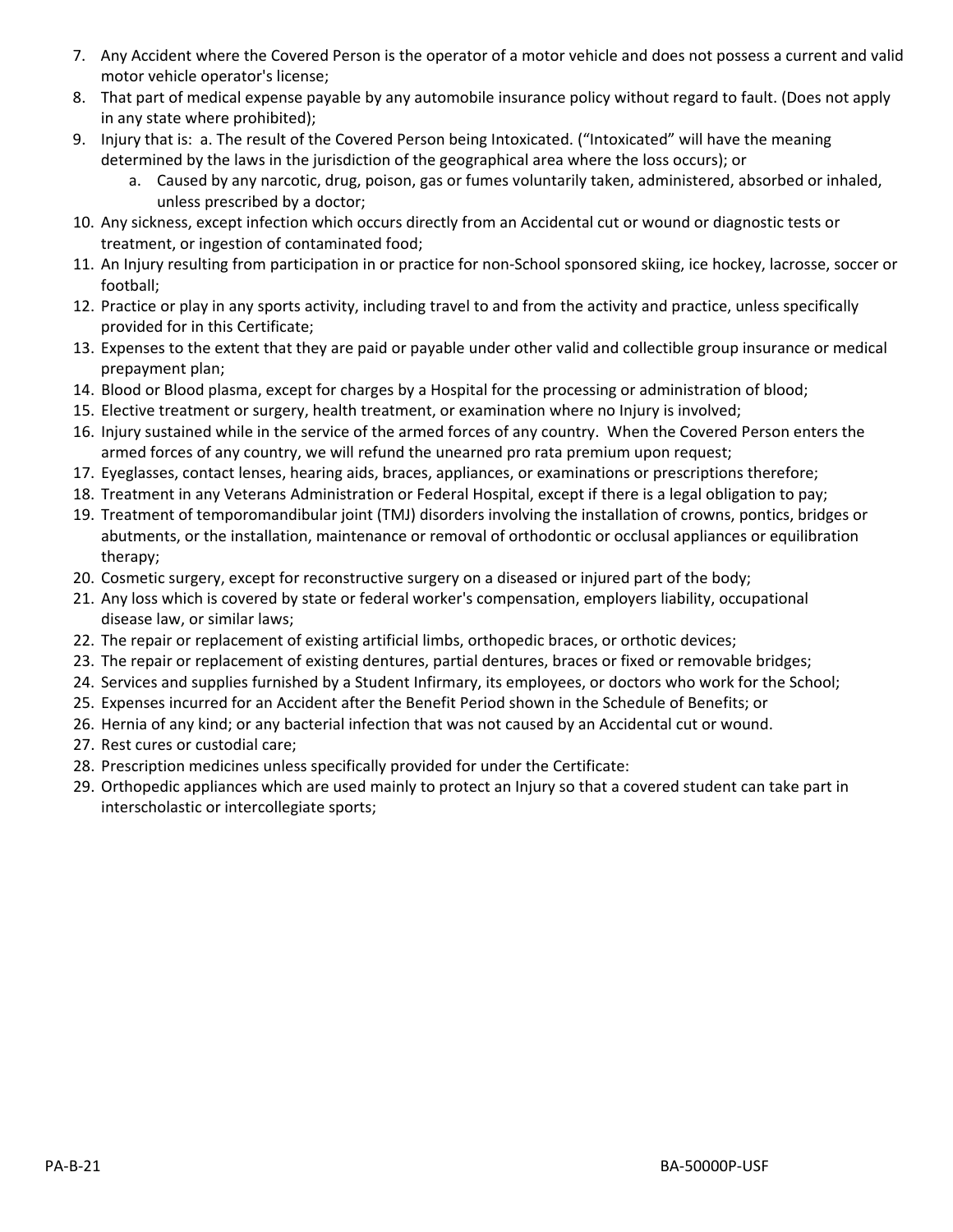### *How to Enroll*

- 1. Determine which plan of coverage you would like to enroll your child in ‐ 24 Hour Coverage or School Time Coverage
- 2. Fill out the Enrollment Form below, enclose a check or money order in an envelope payable to the Company for the correct amount and mail to A-G Administrators LLC PO Box 824936 Lock Box # 824936 Philadelphia, PA 19182-4936
- 3. Make Checks Payable to UNITED STATES FIRE INSURANCE COMPANY c/o A‐G Administrators LLC
- 4. Return by mail to A-G Administrators LLC. Your cancelled check or money order stub will be your receipt and confirmation of payment. Please write student's name and school name on your check).

| STUDENT'S LAST NAME (one letter per box) |                               |
|------------------------------------------|-------------------------------|
|                                          | <b>Individual Voluntary</b>   |
| <b>STUDENTS FIRST NAME</b>               | <b>Student Accident Plans</b> |
|                                          | <b>24-HOUR COVERAGE</b>       |
|                                          | \$90.00 per student per year  |
|                                          | <b>SCHOOL TIME COVERAGE</b>   |
|                                          | \$22.50 per student           |
|                                          |                               |
|                                          |                               |

### *Period of Coverage*

Persons applying for coverage shall be covered as of the date premium receipt, but in no event prior to the opening of school activities. Coverage ends at the close of the regular school term, except under 24‐Hour Coverage, which continues until school reopens for the fall term. You may enroll at any time, but premiums will not be prorated.